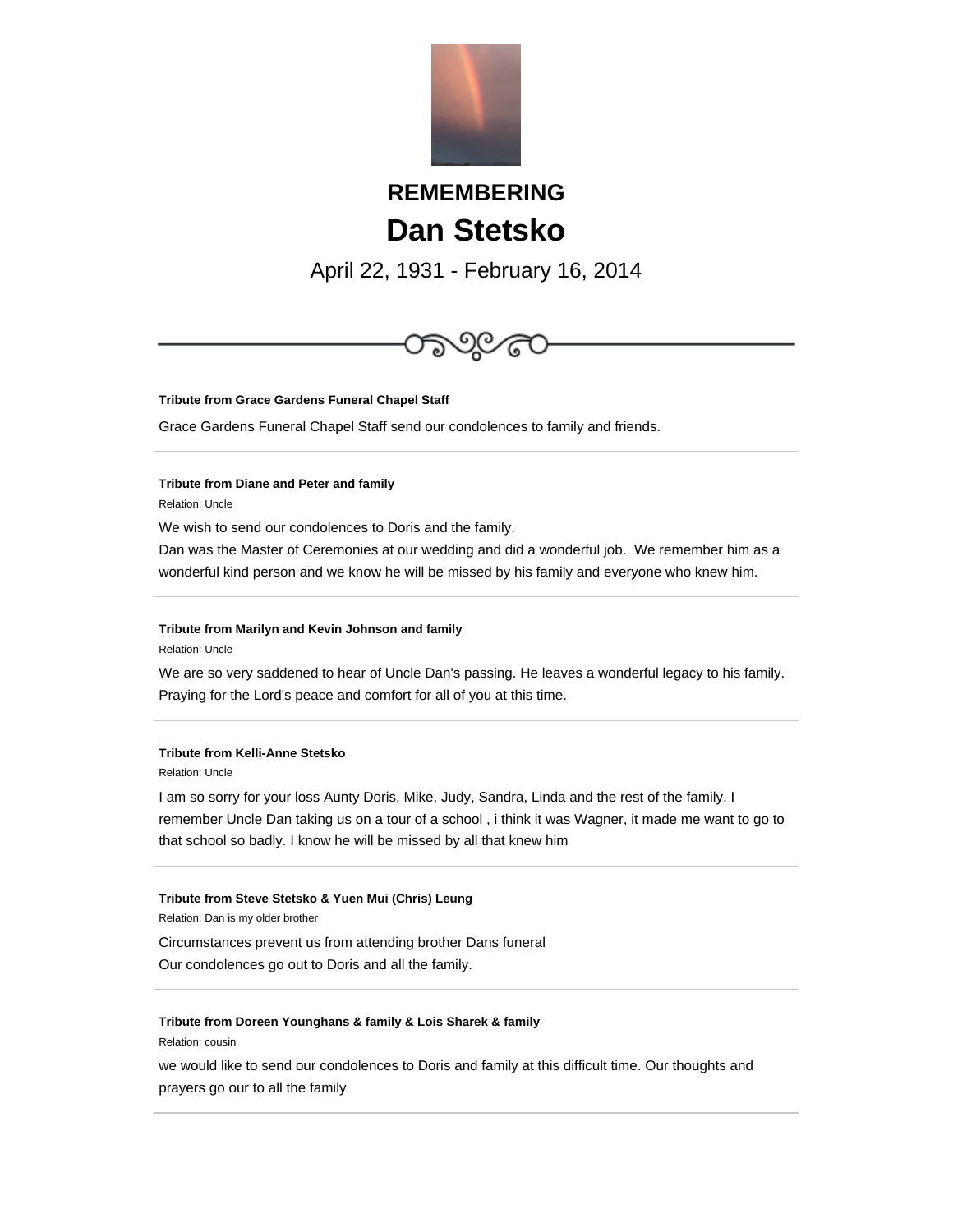#### **Tribute from Randy, Marie, and James Tymofichuk**

Relation: Family Friends

It is with great sadness that we heard of Dan's passing. We would like to express our sincere condolences to Doris, Judy, Mike, Sandra, Linda and all of the family.

#### **Tribute from Claudette Stetsko**

Relation: Relationship - How did you know the deceased?

So sad to know that Dan is gone. He led a good life. So dedicated to his family. As principal of J.P. Wagner, and the rest of his teaching, and administrative career, he contributed tremendously to the communities he served. He was a good, and honorable man.

#### **Tribute from Lorraine Rodewalt**

Relation: niece

Lorraine, Ron, Shannon and Sheri wish to express our sincere condolences to you auntie Doris, Michael, Judy, Linda and Sandra for the passing of your dear Father Uncle Dan. Uncle Dan was a very special giving person in everyone's life. He will be missed by all who new him.

#### **Tribute from Victor & Leanor Olsen**

Relation: friend of Linda's Thinking of you Linda & Jim at this time

# **Tribute from Ted, Theresa, Dan and Allison Kuziw**

Relation: cousin

Our thoughts are with you Doris and Mike. We remember spending good times with Dan at the family reunions.

#### **Tribute from Ray & Dianne Kjenner**

Relation: Cousin

To Doris and family....please accept our sincere condolences and may the Good Lord offer you and the family Comfort and Peace during this very trying time. Know that you all have another special Angel looking down on you.

#### **Tribute from Ken and Denise Dorland**

Relation: friend of his son Mike

Mike, Heidi and family , our thoughts and prayers are with you in this difficult time. Our deepest condolences.

#### **Tribute from Glenn Norby**

Relation: Colleague and Friend

My condolences to you,Doris and family. I will always remember Dan as a respected colleague ,an exemplary educator and a true believer in the capabilities of young people .In our years working together at McKay Ave. and W.P. Wagner, I regarded Dan as a mentor who taught me,and many others,how to meaningfully contribute to the Education process. He was a man of principle and vision.